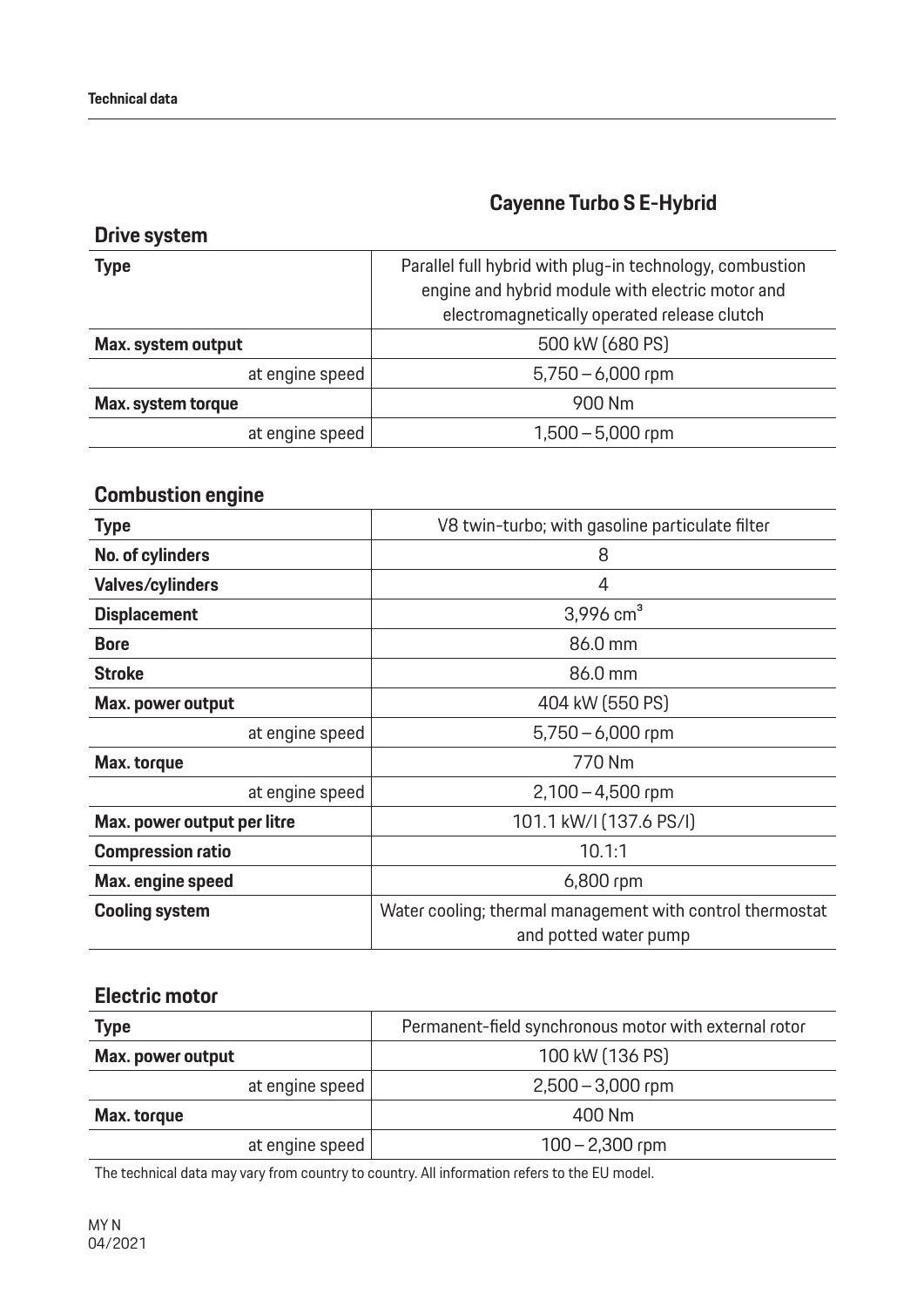# **Cayenne Turbo S E-Hybrid**

## **Plug-in system**

| <b>Traction battery</b> | Lithium-ion battery with temperature control |
|-------------------------|----------------------------------------------|
| <b>Energy content</b>   | 17.9 kWh                                     |
| <b>Rated voltage</b>    | 374 V                                        |
| <b>Charger</b>          | On-board charger with 7.2 kW                 |

### **Power transmission**

| <b>Drive system</b>  | Porsche Traction Management (PTM): Active all-wheel drive<br>with electronically regulated, map-controlled multi-plate<br>clutch, variable torque distribution between front and rear axle |
|----------------------|--------------------------------------------------------------------------------------------------------------------------------------------------------------------------------------------|
| <b>Transmission</b>  | Eight-speed Tiptronic S                                                                                                                                                                    |
| Gear ratio           |                                                                                                                                                                                            |
| $1st$ gear           | 4.71                                                                                                                                                                                       |
| $2nd$ gear           | 3.14                                                                                                                                                                                       |
| 3rd gear             | 2.11                                                                                                                                                                                       |
| 4 <sup>th</sup> gear | 1.67                                                                                                                                                                                       |
| $5th$ gear           | 1.29                                                                                                                                                                                       |
| 6 <sup>th</sup> gear | 1.00                                                                                                                                                                                       |
| 7 <sup>th</sup> gear | 0.84                                                                                                                                                                                       |
| 8 <sup>th</sup> gear | 0.67                                                                                                                                                                                       |
| Reverse gear         | 3.32                                                                                                                                                                                       |
| Axle ratio           | 2.95                                                                                                                                                                                       |

### **Chassis**

| <b>Suspension and damping</b>  | Adaptive three-chamber air suspension featuring<br>Porsche Active Suspension Management (PASM)         |
|--------------------------------|--------------------------------------------------------------------------------------------------------|
| <b>Front axle</b>              | Aluminium multi-link axle, independent suspension                                                      |
| Rear axle                      | Aluminium multi-link axle, independent suspension                                                      |
| <b>Steering</b>                | <b>Electromechanical Power Steering Plus;</b><br>optional rear-axle steering (RAS)                     |
| <b>Steering ratio</b>          | 13.3:1 (centre position); with RAS 12.2:1 (centre position)                                            |
| <b>Turning circle diameter</b> | 12.1 m; with RAS 11.5 m                                                                                |
| Vehicle stability system       | Porsche Stability Management (PSM) with ABS, ASR, ABD,<br><b>EDTC and Trailer Stability Management</b> |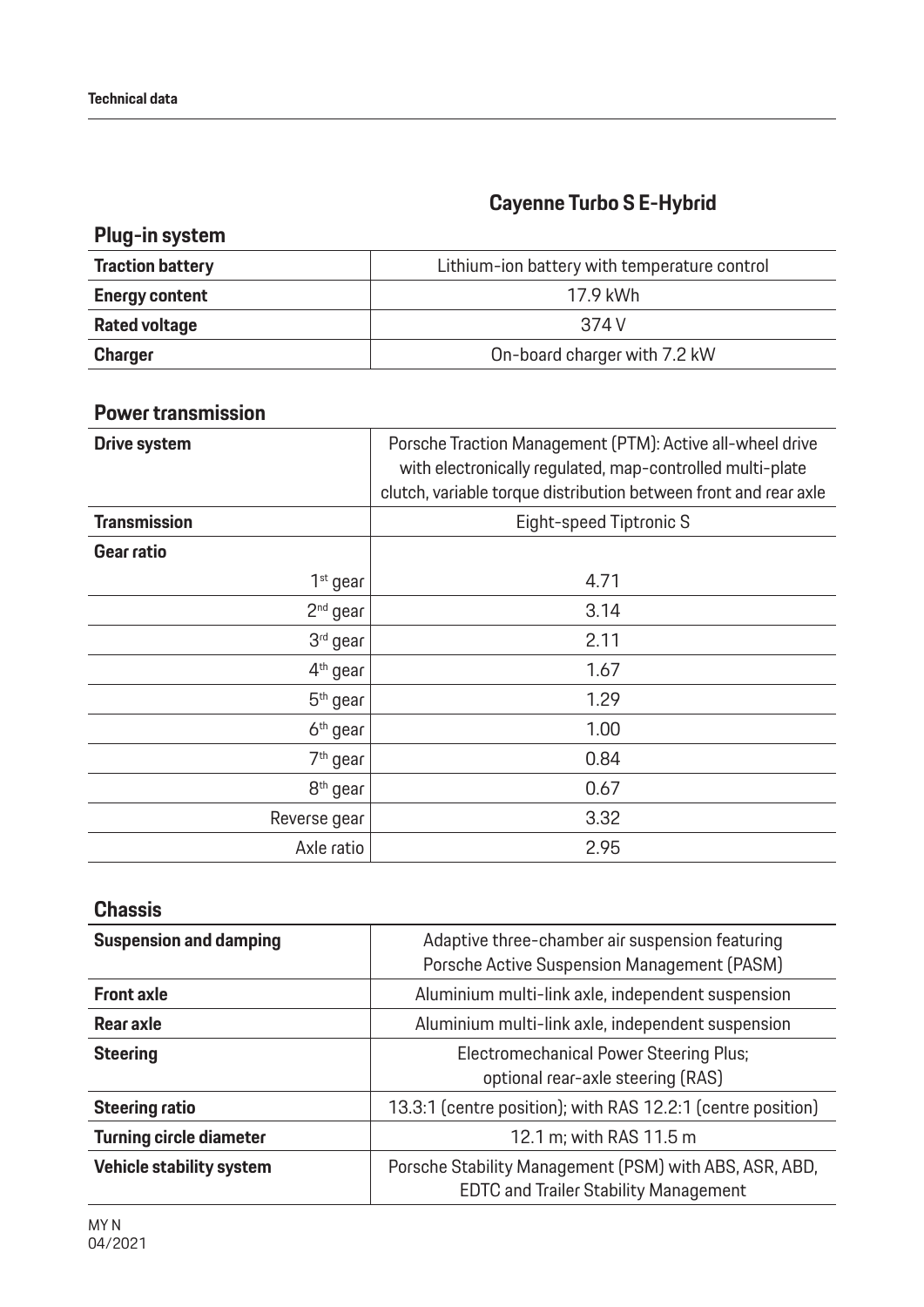**Brakes**

# **Cayenne Turbo S E-Hybrid**

| Ten-piston aluminium monobloc fixed calliper brakes<br>at the front, four-piston aluminium monobloc fixed calliper<br>brakes at the rear; electric parking brake |
|------------------------------------------------------------------------------------------------------------------------------------------------------------------|
| Porsche Ceramic Composite Brake (PCCB);<br>ceramic brake discs, internally ventilated                                                                            |
| 440 mm                                                                                                                                                           |
| 40 mm                                                                                                                                                            |
| Porsche Ceramic Composite Brake (PCCB);<br>ceramic brake discs, internally ventilated                                                                            |
| 410 mm                                                                                                                                                           |
| $32 \text{ mm}$                                                                                                                                                  |
|                                                                                                                                                                  |

### **Wheels and tyres**

| Wheels with tyres, front | 9.5 J x 21 ET 46 with 285/40 ZR 21 tyres |
|--------------------------|------------------------------------------|
| Wheels with tyres, rear  | 11 J x 21 ET 58 with 315/35 ZR 21 tyres  |

### **Dimensions**

| Length                               | 4,926 mm            |
|--------------------------------------|---------------------|
| <b>Width</b> (with exterior mirrors) | 1,983 mm (2,194 mm) |
| <b>Height</b>                        | $1,673$ mm          |
| <b>Wheelbase</b>                     | 2,895 mm            |
| <b>Track width, front</b>            | 1,687 mm            |
| Track width, rear                    | $1,670$ mm          |

## **Luggage compartment volumes and weights**

| Luggage compartment volumes                                   | $645 - 1,6071$ |
|---------------------------------------------------------------|----------------|
| Unladen weight according to DIN                               | 2,490 kg       |
| Permissible gross weight                                      | 3,075 kg       |
| Permissible trailer load<br>(braked/unbraked)                 | 3,000/750 kg   |
| Permissible drawbar load                                      | 120 kg         |
| Permissible roof load<br>(with Porsche roof transport system) | 100 kg         |